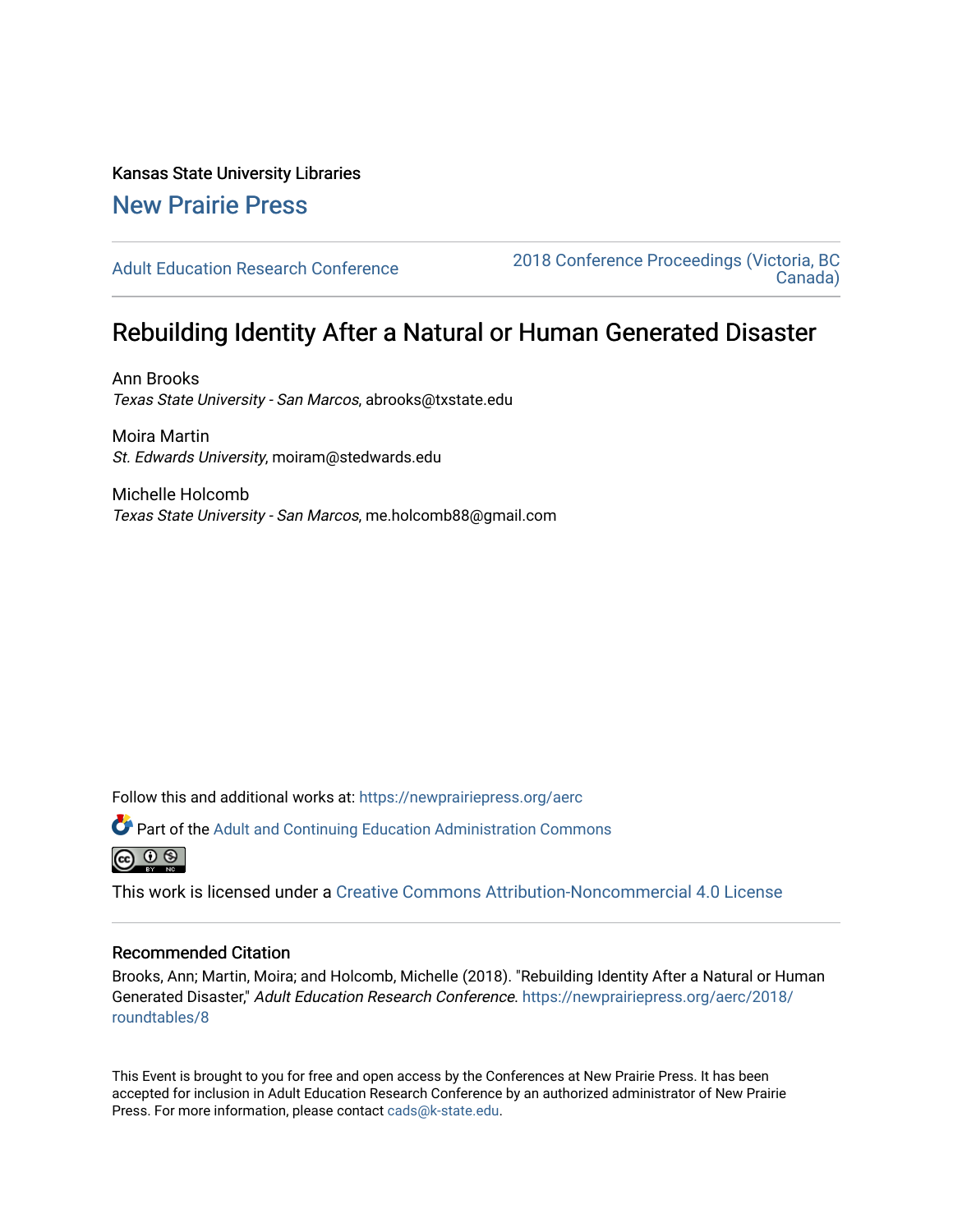### **Rebuilding Identity After a Natural or Human Generated Disaster**

Ann Brooks Texas State UniversitySan Marcos

Moira Martin & Michelle Holcomb St. Edwards University

What follows is a description of three case studies in which natural or manmade disasters destroyed survivors' homes. For several of the survivors interviewed, the destruction of this material dimension of their identities led them to review their lives and rethink other dimensions of their identities and particularly how their relationships and communities were woven into whom they had become.

#### **Hurricane Ike**

Study I documents the transformative (Illeris, 2013) journey of Michelle and her mother after their family house and web of relationships, developed over generations and characterized by intergenerational abuse, were destroyed by Hurricane Ike in 2008 (Holcomb, 2017). Using life history research methods with her mother, she added her own autoethnographic understandings of happenings within their family system to describe the family's personal and interpersonal experiences and identified patterns of identity change before and after Hurricane Ike. In the Michelle's words,

The relationship between the house and mom was negative and vile. Mom's transformation in identity was linked to the house being destroyed and then leaving it. To change such deep roots, the entire system needed to be destroyed. I learned that Hurricane Ike was not only needed, but essential. I arrived at the following: my mother saw the Sycamore house as a possession of control, as a receptacle for memories, and as a reflection of her parents.

This study is important in that it shows how social, family and personal histories, and patterns of relationship are symbolized by a house (qua home) and embedded in the identities of two family members. The materiality of identity becomes evident in the liberation of the mother and daughter from the history of dysfunction and abuse that occurred when Hurricane Ike destroyed the house.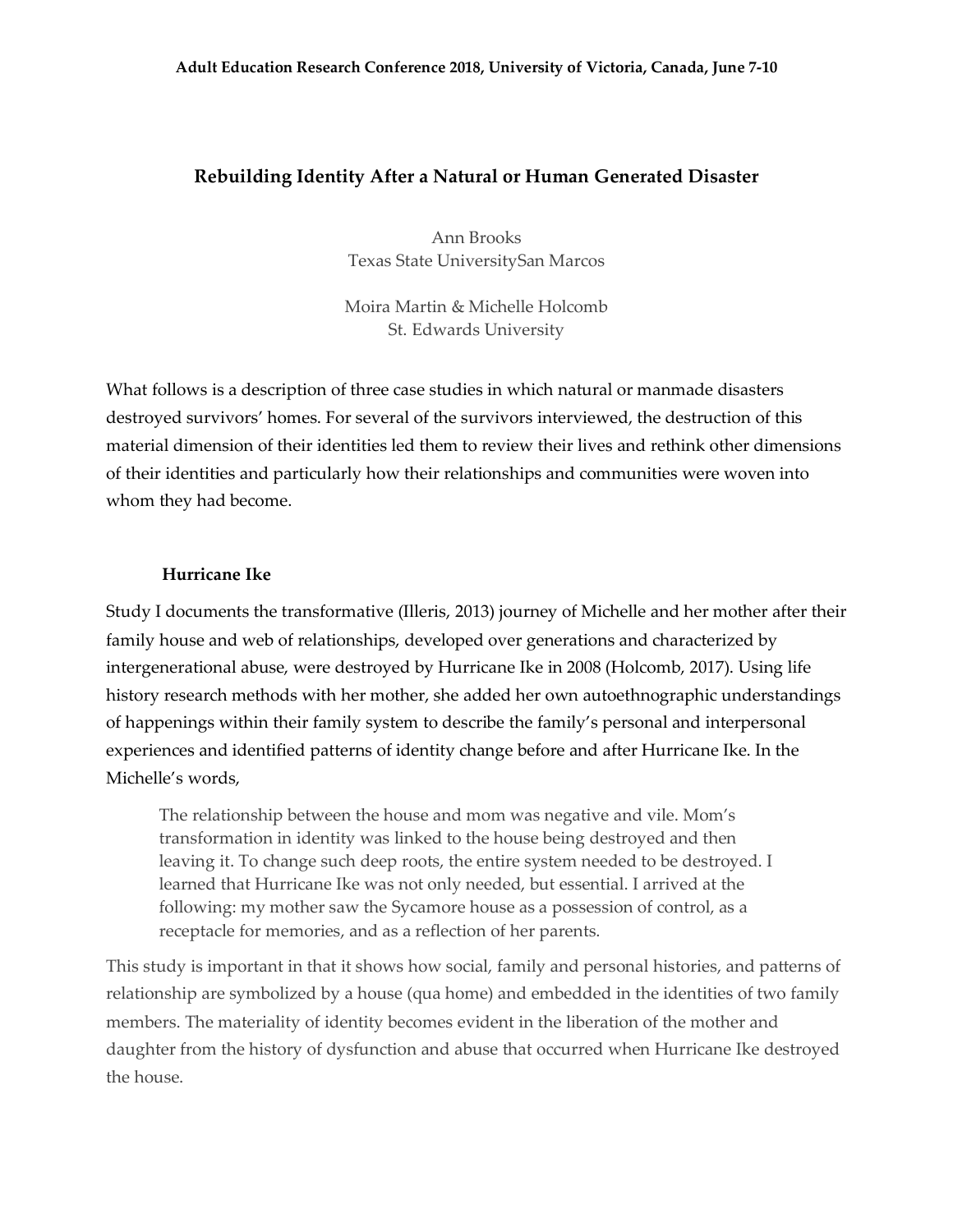#### **The Wimberley Flood**

Study II tells of the meaning of home to survivors when their houses were lifted from their foundations and plunged into a typically calm and peaceful river during a flash flood in Wimberley, Texas (Martin, 2016). Moira used Interpretative Phenomenological Analysis (IPA) as both the guiding philosophy and the methodology (Smith, Flowers, Larkin, 2009), sought to identify the relationship between the crisis moments and the process of compassion in first responders as well as the survivors.

Survivors talked about the things in their homes and the surrounding environment speaking of their relationships and identities through their remembered stories. Mary, for example, talked about home as part of her family, and almost as an image of herself. She said, "I thought, I didn't lose my house, I lost my home…my home was part of my identity. Part of me was/is tied up in that house. How we had created an ambiance… that was part of who I am…it is who I am." On the evening of the flood, Dorothy placed her wedding rings in a small container on the bathroom countertop. When the power was out and the house was dark, she could not retrieve them. Dorothy is a widow who finds great comfort in her wedding rings.

After the flood, her house was considered dangerous to enter as it was filled with mud and debris. One neighbor dug through mud to get to the bathroom area and then through several more feet to find them on the countertop. Dorothy told me, "Now that I have my rings, I know it's all going to be okay. I can go on."

The study is significant in identifying the materiality of home and possessions to personal identity and the seemingly instinctive compassionate responses of first responders and neighbors as they sought to save important possessions, pets and animals, and joined with the survivors in grieving the loss of their homes.

## **The Old Market fire**

Study three examines survivor stories of a 2016 fire that destroyed their lofts in an historic market/warehouse neighborhood in Omaha. A contractor installing fiber optics for a telecommunications company hit a gas line, igniting the fire. Using narrative methodology, Ann focused on visual images (Reismann, 2008), including media stories about the fire and neighborhood. The first business to develop was The French Café.

History pervaded the neighborhood. The Old Market evolved during the 19th century as a center for produce dealers, buyers, and transporters responding to Omaha's role as a railroad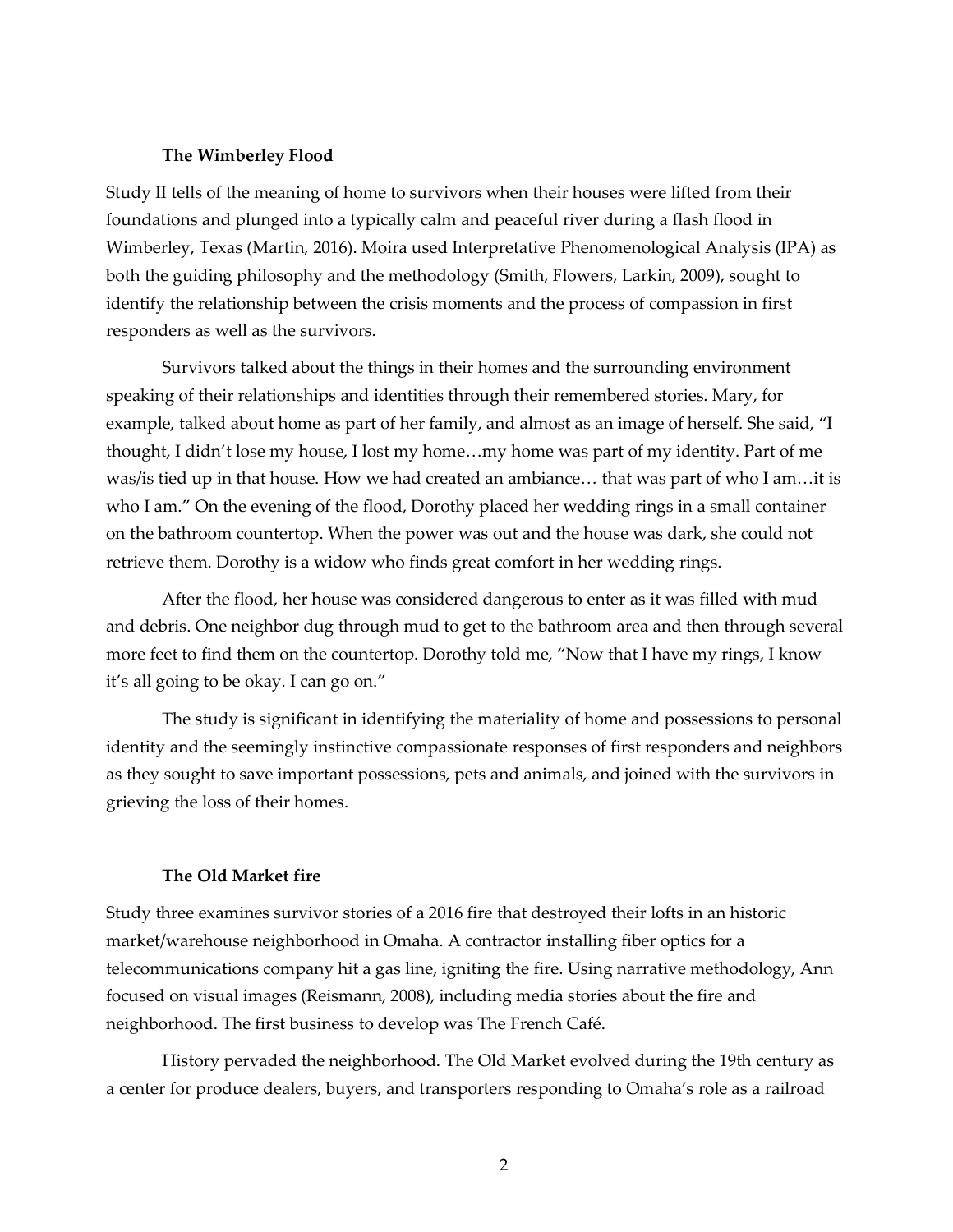center connecting the settled U.S. East with the unsettled West. History pervaded the neighborhood. Mia, a former CEO for a large technology company before getting multiple sclerosis, explained, "Where else in Omaha would we have lived? Pop used to visit to get our Christmas tree. They would give him a lug of oranges. And when Mom was little, Grandpa used to drive to The Market for Christmas oranges from their farm 30 miles away." It was also a hub of creativity. One long time business and loft owner explained, "[We] "evolved this never- planned but organically developed area…We knew these warehouses had possibilities…and to tear them down to construct contemporary buildings would have been like painting over the Mona Lisa" (History of the Old Market, n.d.). The halls in the building that burned and many of the lofts were covered with art, much from artists in the Old Market. Finally, relationships were important. One of the survivors shared this: "Garrett called me from Chicago just to talk. He's there with his daughter who has pancreatic cancer...Sean –we had a glass of wine last night, and he really wants to come back to The Market. He and Javier were going to get married…they broke up." Thinking about that she added, "Tragedies are hard to come through intact…"

The importance of the study is to document history of place and materiality in the identities of those who lost their lofts in the fire. Many of them, including an 86-year-old interior designer, were recreating or creating anew the places that were so integrated into their identities.

#### **Discussion**

These studies highlight the disruption to material and relational identities in the experience of disasters that destroy homes. While some adult education research exists on disaster preparedness (for example, Fisher, 2014; Preston, et al, 2011) fewer studies have focused on adult learning and disasters (e.g. Fang & Yusof, 2013; Höfler, 2014; Preston, et al, 2015; Tuohy & Stephens, 2011). What our three studies do is begin to understand the learning and identity development that can occur when a home is lost in a natural or human-made disaster.

Belk (1988) developed the concept of extended identity (1988), linking possessions to stages of human development across the life cycle. For example, citing Csikszentmihalyi (1982) he suggests that owning nice things equates to "having passed the test of personhood in our society" (p.5). Our own research suggests that one's home is a symbol of a history of place and family and of community relationships. It can imprison growth and learning as in Michelle's study; it can provide the security of knowing the object and thus a core part of identity as in Moira's study; or it can be a creation in which the creator retains an identity in the creation and the possibilities of all one might have and do as in Ann's study. Each of these suggests a starting point for linking learning to identity development for adults (Kroger & McLean, 2011).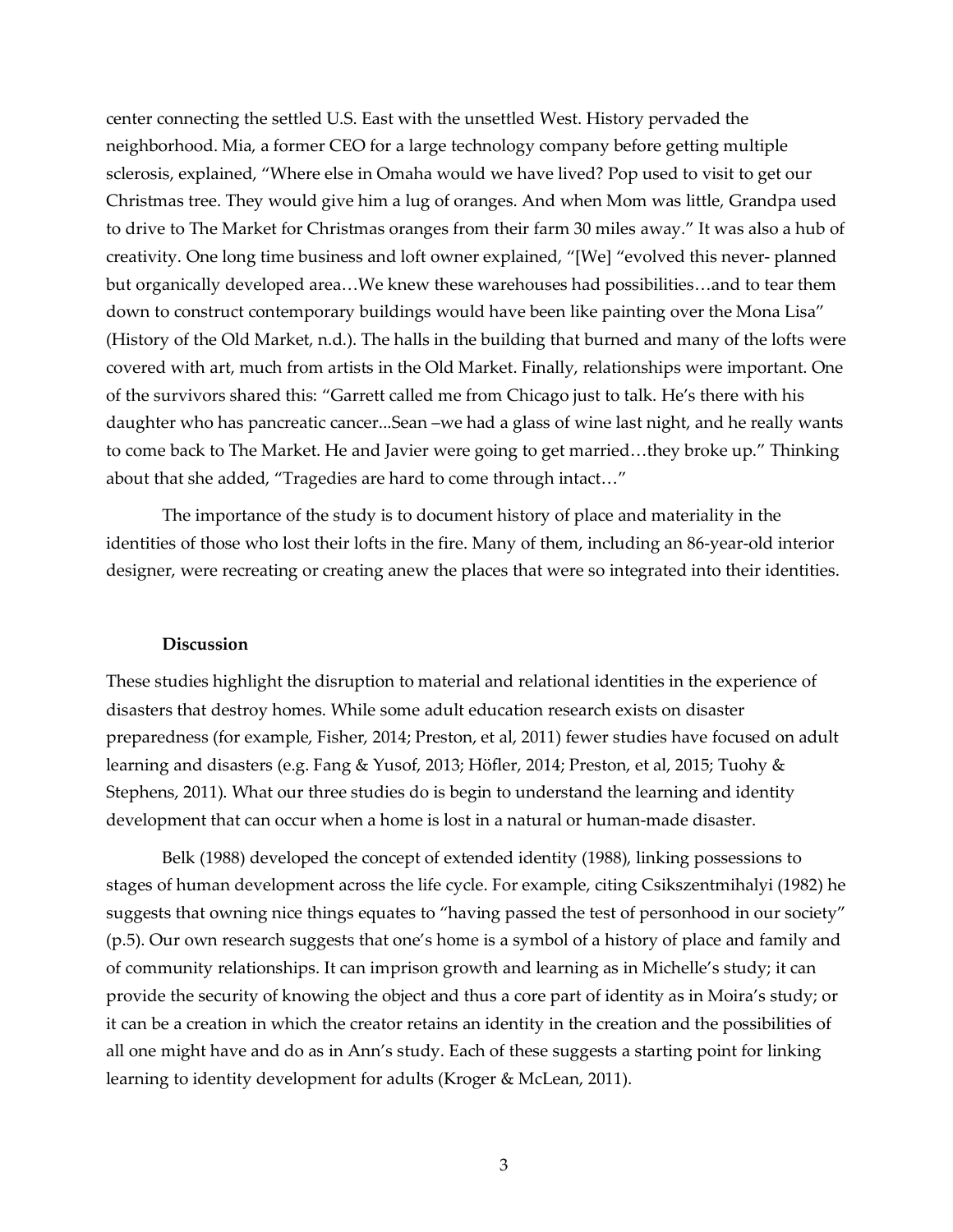#### **References**

- *'A special place in our heart': Reader memories of M's Pub*. (2016, January10). Omaha World Herald. Retrieved from http://www.omaha.com/news/metro/a-specialplace-in-our-heart-readermemories-of-m/article\_8b0841dcb7d7-11e5-844d-43b54c6e96d5.html
- Bakhtin, M. 1990. "Author and Hero in Aesthetic Activity." In M. Holquist and V.Liapunov (eds.), *Art and Answerability*, 4-256. Translated by V. Liapunov.Austin: U. of Texas Press.
- Bateson, G. (1972). *Steps to An Ecology of the Mind: Collected Essays In Anthropology, Psychiatry, Evolution, And Epistemology*. Northvale, NH: Jason Aronson, Inc.
- Belk, R. (1988). Possessions and the Extended Self. *Journal of Consumer Research, 15*(2), 139-168.
- Csikszentmihalyi, M. (1982). The Symbolic Function of Possessions: Towards a Psychology of Materialism. In the Proceedings from 90<sup>th</sup> Annual Convention of the American Psychological Association, Washington, DC.
- Ellis, C. (2004). *The ethnographic I: A methodological novel about autoethnography.* Walnut Creek, CA: AltaMira Press.
- Fisher, D. A. (2014). *Adult Public Education for Nuclear Terrorism: An Analysis of Cold War and War on Terror Preparedness Discourses.* Retrieved from ProQuest Dissertations & Theses Global. (UMI 3616804)
- Goldstein, J. (2013). *Mindfulness: A Guide to Practical Awakening.* Louisville, CO: Sounds True.
- Hallqvist, A. (2014). Biographical learning: two decades of research and discussion. *Educational Review, 66*(4), 497–513.
- *History of the Old Market* (n.d.). Retrieved from (http://www.oldmarket.com).
- Höfler, M. (2014). Psychological Resilience Building in Disaster Risk Reduction: Contributions from Adult Education. *International Journal of Disaster Risk Science, 5*, 33-40.
- Holcomb, M. H. (2017). *Hurricane Ike and my mother: How loss of extended self contributed to identity development* (Doctoral dissertation). Retrieved from ProQuest Dissertations & Theses Global. (Order Number 10737132)
- Illeris, K. (2013). *Transformative Learning and Identity*. London: Routledge.
- James, W. (1890). *Principles of Psychology*. New York: Dover Publications.
- Jane Teng Yan, F., & Yusof, Q. (2014). Surviving Women's Learning Experiences From the Tsunami in Aceh. *Adult Learning*, *25*(1), 20.
- Keltner, D., Marsh, J. & Smith, J. A. (Eds.) (2010). *The Compassionate Instinct: The Science of Human Goodness*. New York: W. W. Norton & Company.